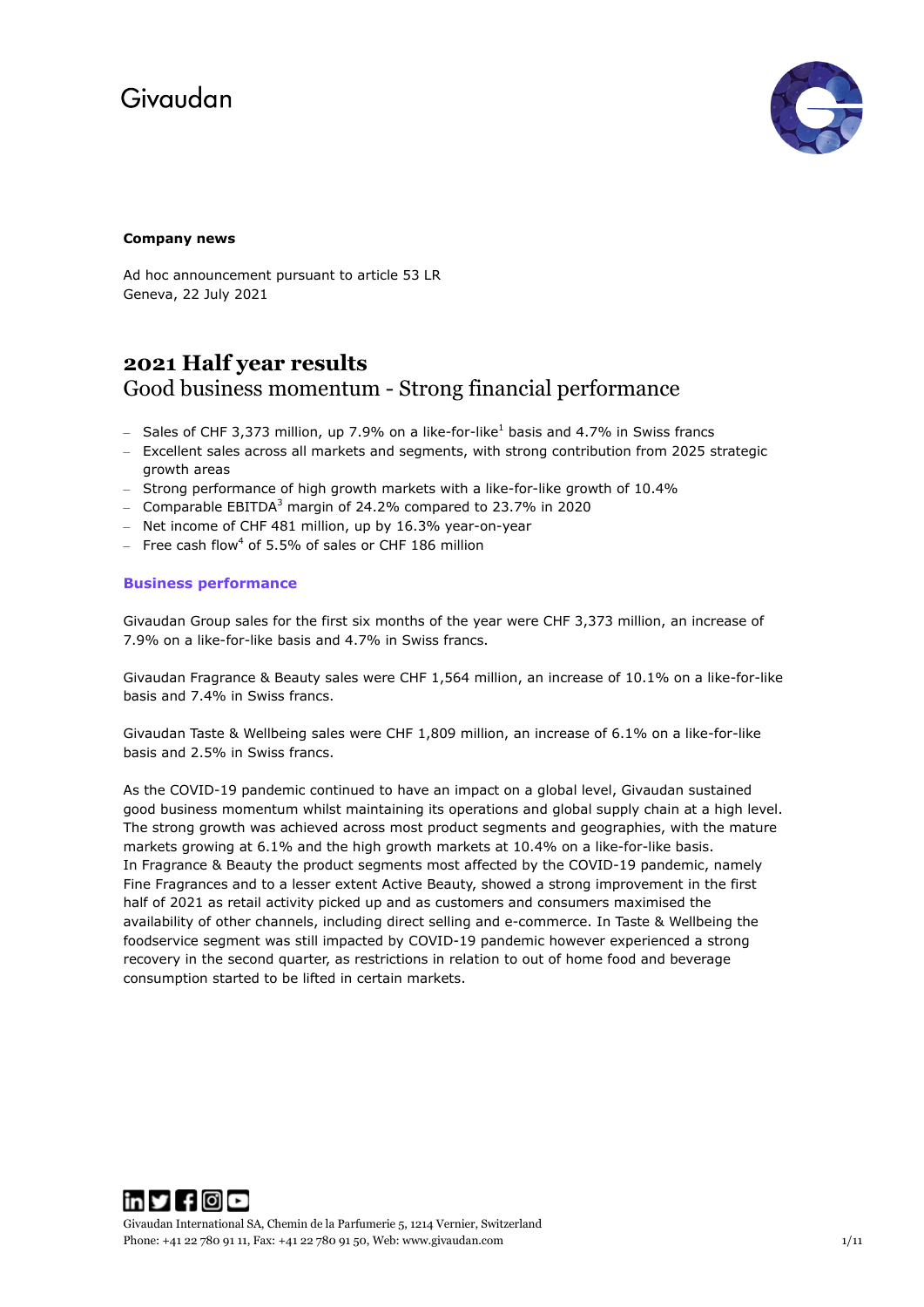

Ad hoc announcement pursuant to article 53 LR Geneva, 22 July 2021

"I am really pleased with our strong performance in the first half of 2021, with all parts of our business contributing to the excellent financial results and a strong contribution from our 2025 strategic growth areas," said CEO Gilles Andrier. "In an environment which still contains many uncertainties related to the COVID-19 pandemic, we have shown our resilience, our focus on supporting our customers and our ability to capture opportunities to assert our market leadership."

From the onset of the COVID-19 pandemic and in line with the Company's purpose, Givaudan continues to be strongly focused on:

- Protecting and supporting its employees, be it those on site or those who are still working from home;
- Meeting the demands of its customers. Particularly for those products which support consumers throughout the pandemic around the world;
- Supporting the communities in which it operates.

### **Gross profit**

The gross profit increased by 8.9% from CHF 1,359 million in 2020 to CHF 1,480 million in 2021. Due to high operating leverage related to the strong sales volume growth and cost discipline, the gross margin increased to 43.9% in 2021 compared to 42.2% in 2020.

#### **Earnings Before Interest, Tax, Depreciation and Amortisation (EBITDA)2**

The EBITDA increased by 10.2% to CHF 809 million from CHF 734 million for the same period in 2020, whilst the EBITDA margin was 24.0% in 2021 compared to 22.8% in 2020. On a comparable basis, the EBITDA margin was 24.2% in 2021 compared to 23.7% in 2020.

| in millions of<br>Swiss francs                      | <b>Group</b> | 2021<br><b>Fragrance</b><br>& Beauty | Taste &<br>Wellbeing | Group | 2020<br><b>Fragrance</b><br>& Beauty | Taste &<br>Wellbeing |
|-----------------------------------------------------|--------------|--------------------------------------|----------------------|-------|--------------------------------------|----------------------|
| <b>EBITDA as published</b>                          | 809          | 375                                  | 434                  | 734   | 333                                  | 401                  |
| <b>EBITDA as published in %</b>                     | 24.0         | 24.0                                 | 24.0                 | 22.8  | 22.9                                 | 22.7                 |
| Givaudan Business Solutions (GBS) costs             | $-1$         | $-1$                                 |                      | -4    | $-4$                                 |                      |
| Acquisition and restructuring expenses <sup>a</sup> | $-7$         | $-2$                                 | -5                   | $-24$ | $-4$                                 | $-20$                |
| Comparable EBITDA <sup>3</sup>                      | 817          | 378                                  | 439                  | 762   | 341                                  | 421                  |
| Comparable EBITDA in %                              | 24.2         | 24.2                                 | 24.3                 | 23.7  | 23.4                                 | 23.8                 |

a. Acquisition and restructuring expenses incurred of CHF 7 million (2020: CHF 24 million) are largely related to the acquisitions that the Group has undertaken and the ongoing optimisation of the manufacturing footprint.

#### **Operating income**

The operating income increased to CHF 613 million, compared to CHF 532 million in 2020. When measured in local currency terms, the operating income increased by 17.3%. The operating margin increased to 18.2% in 2021 from 16.5% in 2020.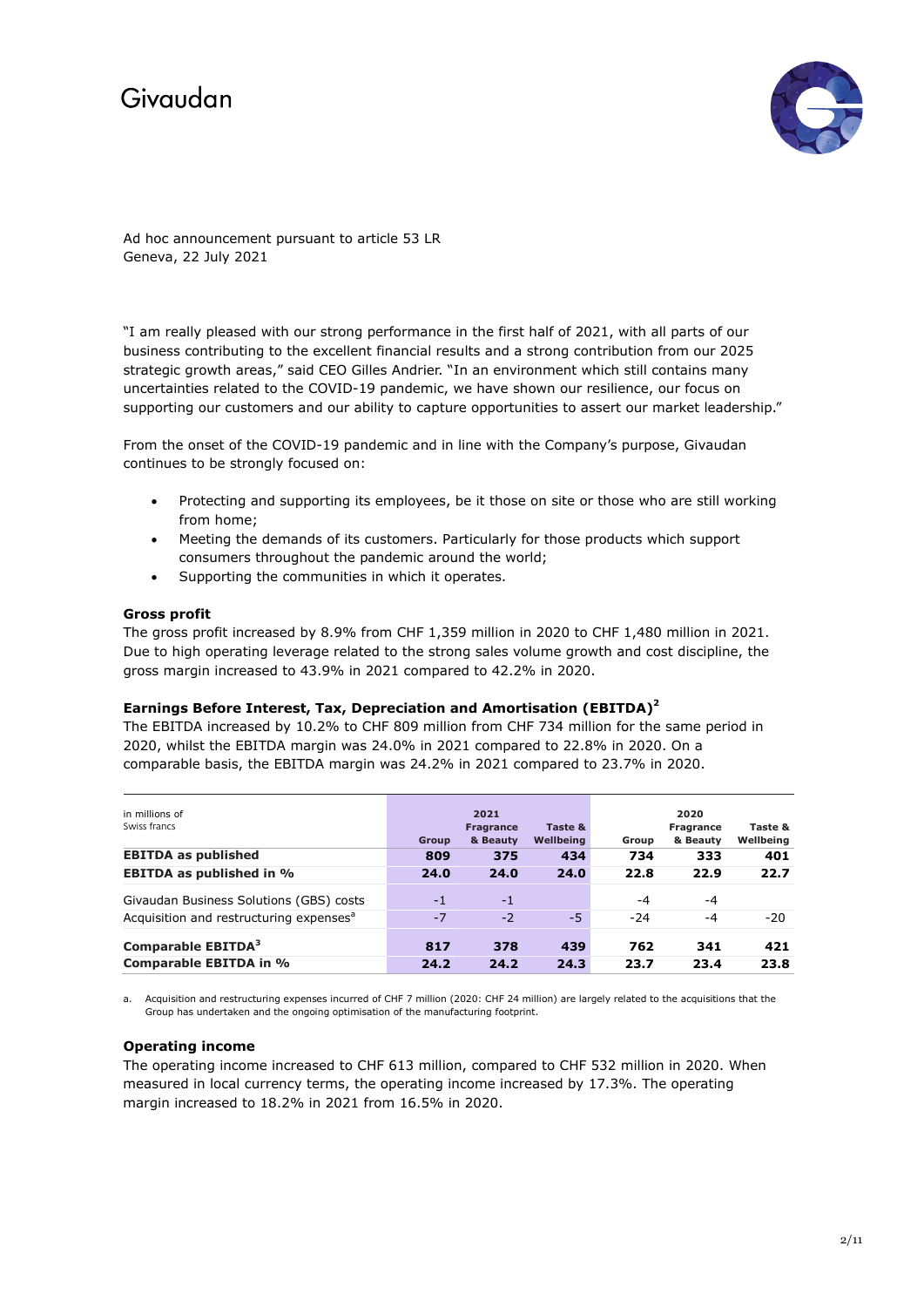

Ad hoc announcement pursuant to article 53 LR Geneva, 22 July 2021

## **Financial performance**

Financing costs were CHF 46 million in the first half of 2021, versus CHF 39 million for the same period in 2020, largely related to the increase in net debt of the Group in connection with the recent acquisitions. Other financial expense, net of income, was CHF 1 million in 2021 versus CHF 13 million in 2020.

The interim period income tax expense as a percentage of income before taxes was 15% in 2021, compared with 14% for the same period in 2020.

### **Net income**

The net income for the first six months of 2021 was CHF 481 million compared to CHF 413 million in 2020, an increase of 16.3%, resulting in a net profit margin of 14.3% versus 12.8% in 2020. Basic earnings per share were CHF 52.19 versus CHF 44.81 for the same period in 2020.

### **Cash flow**

Givaudan delivered an operating cash flow of CHF 415 million for the first six months of 2021, compared to CHF 389 million in 2020.

Net working capital was 28.3% of sales compared to 27.9% in 2020, with temporarily higher accounts receivable and inventory levels related to the good business momentum and continuing COVID-19 pandemic.

Total net investments in property, plant and equipment were CHF 79 million, compared to CHF 122 million in 2020, when there was the impact of the completion of the new Fragrance & Beauty facility in China.

Intangible asset additions were CHF 41 million in 2021, compared to CHF 17 million in 2020, as the Company continues to invest in its IT and digital platform capabilities and in bringing all acquired entities on to the Givaudan operating platforms.

Total net investments in tangible and intangible assets were 3.6% of sales, compared to 4.3% in 2020.

Operating cash flow after net investments was CHF 295 million versus CHF 250 million recorded in 2020, an increase of 18.0%. Free cash flow<sup>4</sup> was CHF 186 million in the first half of 2021, versus CHF 178 million for the comparable period in 2020, an increase of 4.5%. As a percentage of sales, free cash flow in the first six months of 2021 was 5.5%, compared to 5.5% in 2020.

## **Financial position**

Givaudan's financial position remained solid at the end of June 2021. Net debt at June 2021 was CHF 4,727 million, up from CHF 4,040 million at the end of December 2020 and CHF 4,631 million in June 2020. The leverage ratio<sup>5</sup> was 54% compared to 50% at the end of 2020 and 56% in June 2020.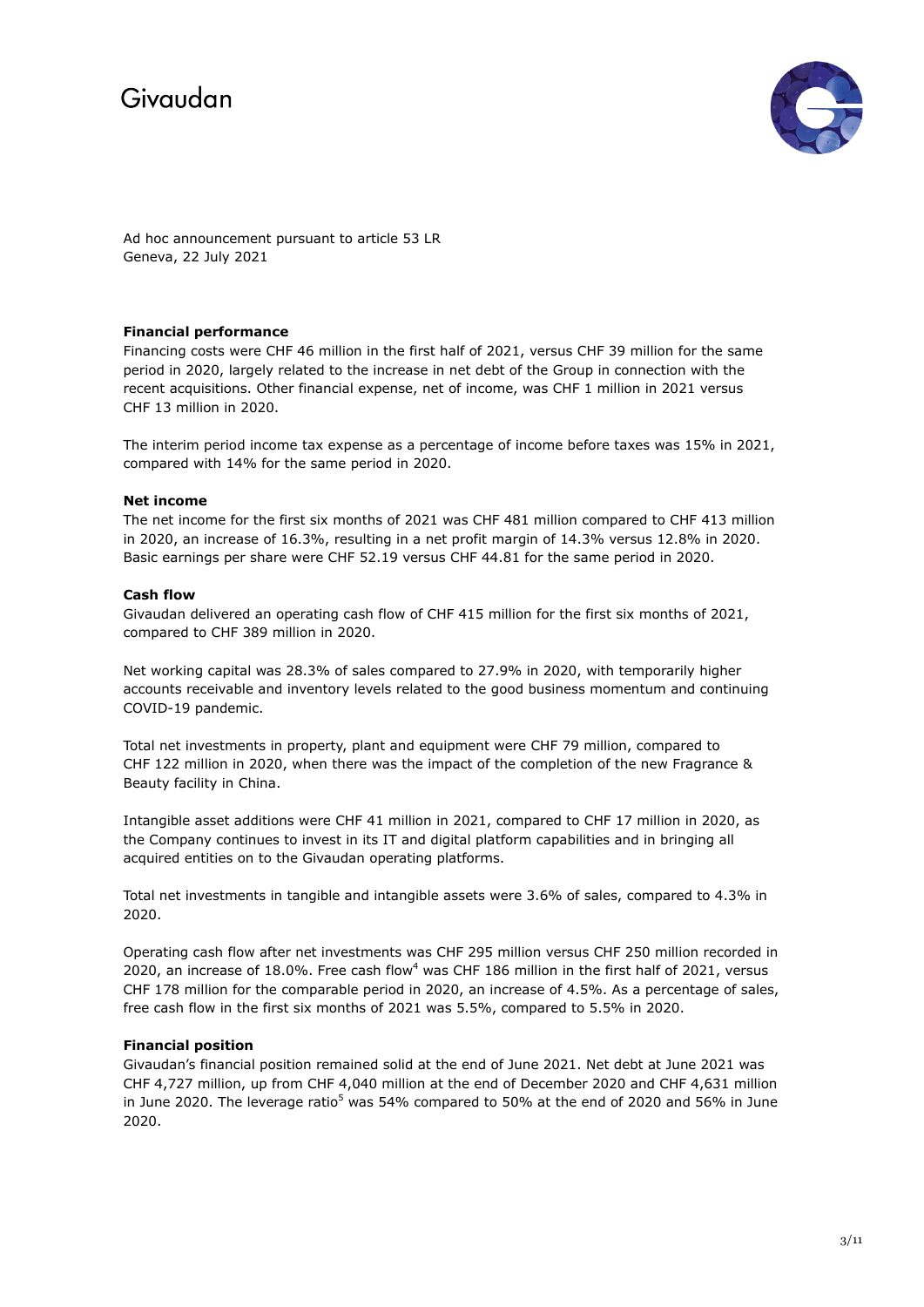

Ad hoc announcement pursuant to article 53 LR Geneva, 22 July 2021

## **2025 guidance: Committed to Growth, with Purpose**

The Company's 2025 ambition is to deliver sustainable value creation for all stakeholders. Givaudan's 2025 strategy is fully in line with its purpose and places customers at the heart of its business, supporting them to grow and create products that are loved by consumers.

The 2025 strategy is focused around three growth drivers, 'Expand the portfolio', 'Extend customer reach' and 'Focussed market strategies' and is supported by four growth enablers, which are aligned with the Company's purpose domains, namely creations, nature, people and communities. These three growth drivers and four enablers are all underpinned by a commitment to 'Excellence, Innovation and Simplicity in everything we do'.

Ambitious targets are an integral part of Givaudan's 2025 strategy, with the Company aiming to achieve organic sales growth of 4-5% on a like-for-like basis and free cash flow of at least 12%, both measured as an average over the five-year period strategy cycle. In addition, the Company aims to deliver on key non-financial targets around sustainability, diversity and safety, linked to Givaudan's purpose.

## **Givaudan's purpose**

The Company's purpose, 'Creating for happier, healthier lives with love for nature. Let's imagine together', is at the heart of its strategy. Under the purpose, Givaudan has defined bold and ambitious goals in four domains, namely creations, nature, people and communities. These ambitions include doubling its business through creations that contribute to happier, healthier lives by 2030, becoming climate positive before 2050, becoming a leading employer for inclusion before 2025 and sourcing all materials and services in a way that protects the environment and people by 2030.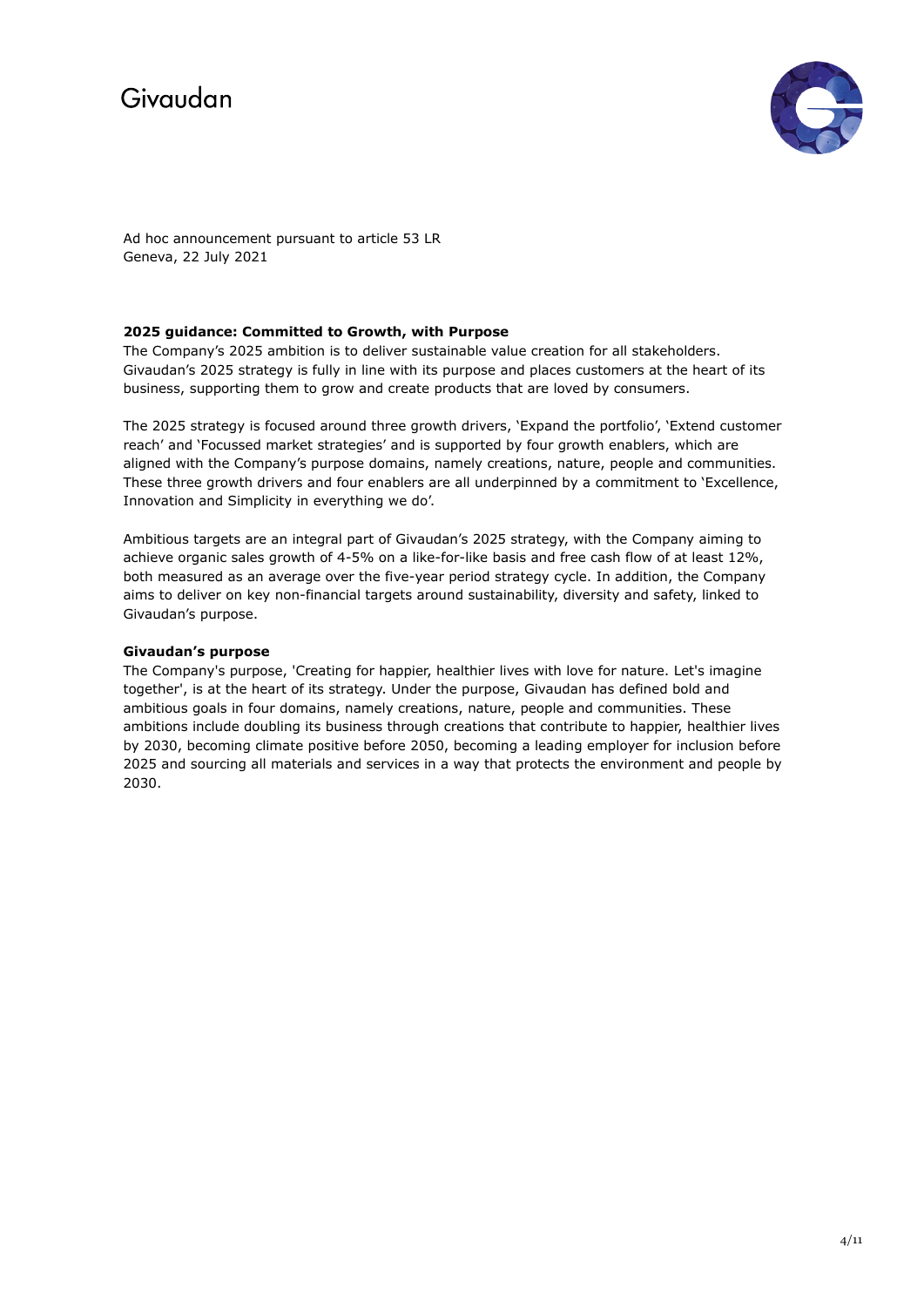

Ad hoc announcement pursuant to article 53 LR Geneva, 22 July 2021

## **Key figures**

| For the six months ended 30 June<br>in millions of Swiss francs except for earnings per share data | 2021  | 2020  |
|----------------------------------------------------------------------------------------------------|-------|-------|
| <b>Group Sales</b>                                                                                 | 3,373 | 3,221 |
| Fragrance & Beauty sales                                                                           | 1,564 | 1,456 |
| Taste & Wellbeing sales                                                                            | 1,809 | 1,765 |
| <b>Gross profit</b>                                                                                | 1,480 | 1,359 |
| as % of sales                                                                                      | 43.9% | 42.2% |
| EBITDA <sup>2</sup>                                                                                | 809   | 734   |
| as % of sales                                                                                      | 24.0% | 22.8% |
| <b>Operating income</b>                                                                            | 613   | 532   |
| as % of sales                                                                                      | 18.2% | 16.5% |
| Income attributable to equity holders of the parent                                                | 481   | 413   |
| as % of sales                                                                                      | 14.3% | 12.8% |
| Earnings per share - basic (CHF)                                                                   | 52.19 | 44.81 |
| Operating cash flow <sup>a</sup>                                                                   | 415   | 389   |
| as % of sales                                                                                      | 12.3% | 12.1% |
| Free cash flow                                                                                     | 186   | 178   |
| as % of sales                                                                                      | 5.5%  | 5.5%  |

a. After careful consideration with the Group auditors, the Group has determined that purchase and sale of own equity instruments relates to financing activities and<br>has been reclassified from cash flows from (for) operati

| in millions of Swiss francs, except for employee data | 30 June<br>2021 | 31 December<br>2020 |
|-------------------------------------------------------|-----------------|---------------------|
| - Current assets                                      | 3,606           | 3,299               |
| - Non-current assets                                  | 7,736           | 7,359               |
| <b>Total assets</b>                                   | 11,342          | 10,658              |
| - Current liabilities                                 | 2,414           | 1,796               |
| - Non-current liabilities                             | 5,262           | 5,354               |
| - Equity                                              | 3,666           | 3,508               |
| <b>Total liabilities and equity</b>                   | 11,342          | 10,658              |
| <b>Number of employees</b>                            | 16,130          | 15,852              |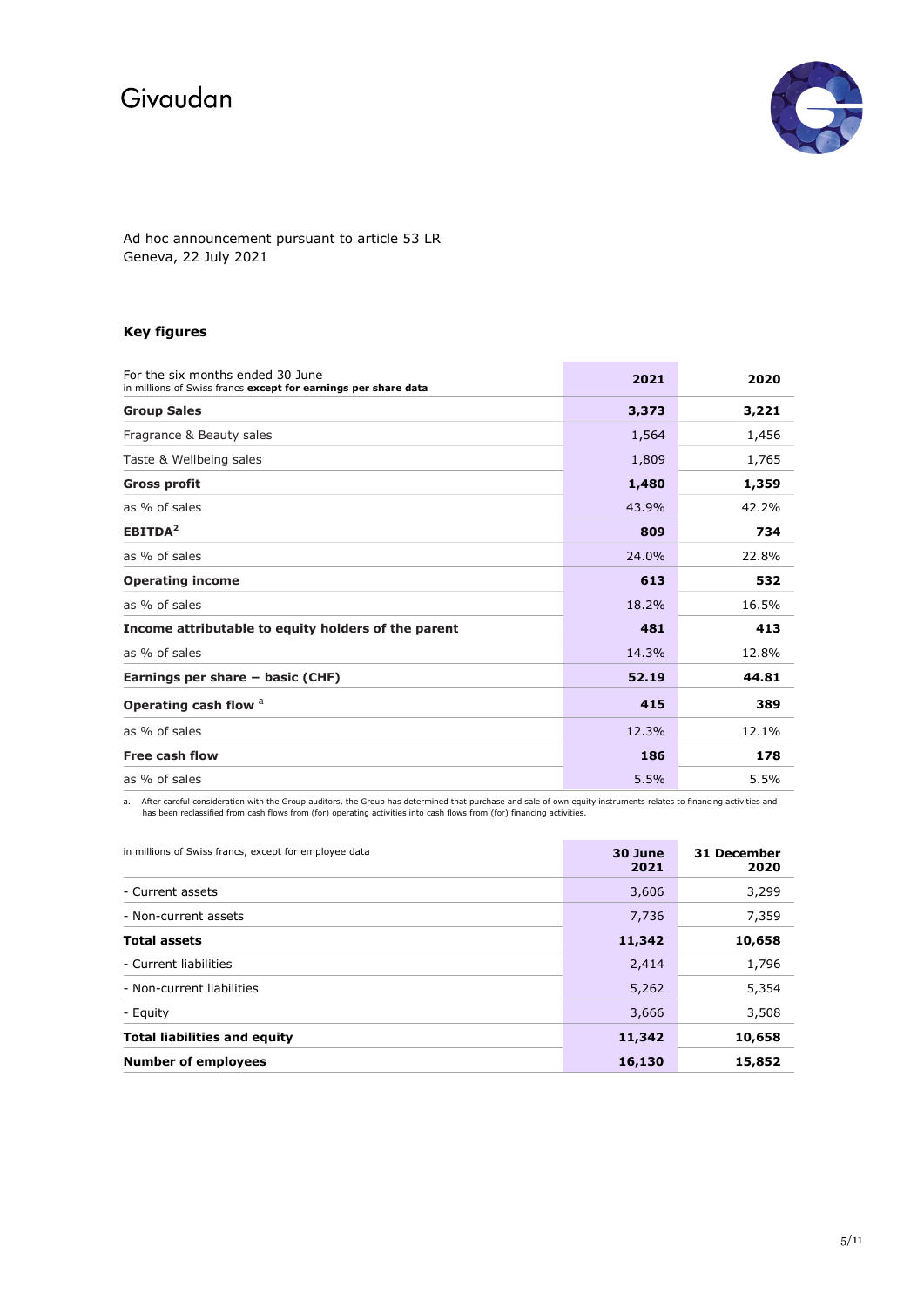

## Ad hoc announcement pursuant to article 53 LR Geneva, 22 July 2021

## **Sales performance – January to June**

| in millions of<br>Swiss francs | 2020<br><b>Sales</b><br>as reported | Like-for-like<br>development <sup>1</sup> | 2021<br><b>Sales</b><br>like-for-like <sup>1</sup> | Change %<br>on like-for-<br>like basis <sup>1</sup> | Acquisition<br>impact (net) <sup>a</sup> | Currency<br>effects | 2021<br><b>Sales</b><br>as reported | Change %<br>in Swiss<br>francs |
|--------------------------------|-------------------------------------|-------------------------------------------|----------------------------------------------------|-----------------------------------------------------|------------------------------------------|---------------------|-------------------------------------|--------------------------------|
| Group                          | 3,221                               | 255                                       | 3,476                                              | 7.9%                                                | (9)                                      | (94)                | 3,373                               | 4.7%                           |
| - Fragrance & Beauty           | 1,456                               | 147                                       | 1,603                                              | 10.1%                                               | 8                                        | (47)                | 1,564                               | 7.4%                           |
| - Taste & Wellbeing            | 1,765                               | 108                                       | 1,873                                              | 6.1%                                                | (17)                                     | (47)                | 1,809                               | 2.5%                           |

#### a. **Acquisition impact (net)**

in millions of Swiss francs

| <b>Acquired Company</b>               | Sales included from | Group          | <b>Fragrance</b><br>& Beauty | Taste &<br>Wellbeing |
|---------------------------------------|---------------------|----------------|------------------------------|----------------------|
| Ungerer                               | February 2020       | 13             | 4                            | 9                    |
| Cosmetics business of<br>Indena       | May 2020            | $\overline{4}$ | 4                            |                      |
| Myrissi                               | April 2021          | -              | -                            |                      |
| Discontinued and<br>disposed business |                     | (26)           |                              | (26)                 |
| <b>Total</b>                          |                     | (9)            | 8                            | (17)                 |

## **Sales performance – April to June (quarter only)**

| in millions of<br>Swiss francs | 2020<br><b>Sales</b><br>as reported | Like-for-like<br>development <sup>1</sup> | 2021<br><b>Sales</b><br>like-for-like <sup>1</sup> | Change %<br>on like-for-<br>like basis $^1$ | <b>Acquisition</b><br>impact (net) | Currency<br>effects | 2021<br><b>Sales</b><br>as reported | Change %<br>in Swiss<br>francs |
|--------------------------------|-------------------------------------|-------------------------------------------|----------------------------------------------------|---------------------------------------------|------------------------------------|---------------------|-------------------------------------|--------------------------------|
| Group                          | 1,602                               | 130                                       | 1,732                                              | 8.1%                                        | (11)                               | (22)                | 1,699                               | 6.1%                           |
| Fragrance & Beauty             | 711                                 | 73                                        | 784                                                | 10.2%                                       |                                    | (10)                | 776                                 | 9.1%                           |
| Taste & Wellbeing              | 891                                 | 57                                        | 948                                                | 6.4%                                        | 13)                                | (12)                | 923                                 | $3.6\%$                        |

## **Sales evolution by market – January to June**

| in millions of<br>Swiss francs | 2020<br><b>Sales</b><br>as reported | Like-for-like<br>development <sup>1</sup> | 2021<br><b>Sales</b><br>like-for-like <sup>1</sup> | Change %<br>on like-for-<br>like basis $^1$ | <b>Acquisition</b><br>impact (net) | Currencv<br>effects | 2021<br><b>Sales</b><br>as reported | Change %<br>in Swiss<br>francs |
|--------------------------------|-------------------------------------|-------------------------------------------|----------------------------------------------------|---------------------------------------------|------------------------------------|---------------------|-------------------------------------|--------------------------------|
| Mature markets                 | 1,868                               | 115                                       | 1,983                                              | 6.1%                                        | (6)                                | (39)                | 1,938                               | 3.7%                           |
| High growth<br>markets         | 1,353                               | 140                                       | 1,493                                              | 10.4%                                       | (3)                                | (55)                | 1,435                               | 6.1%                           |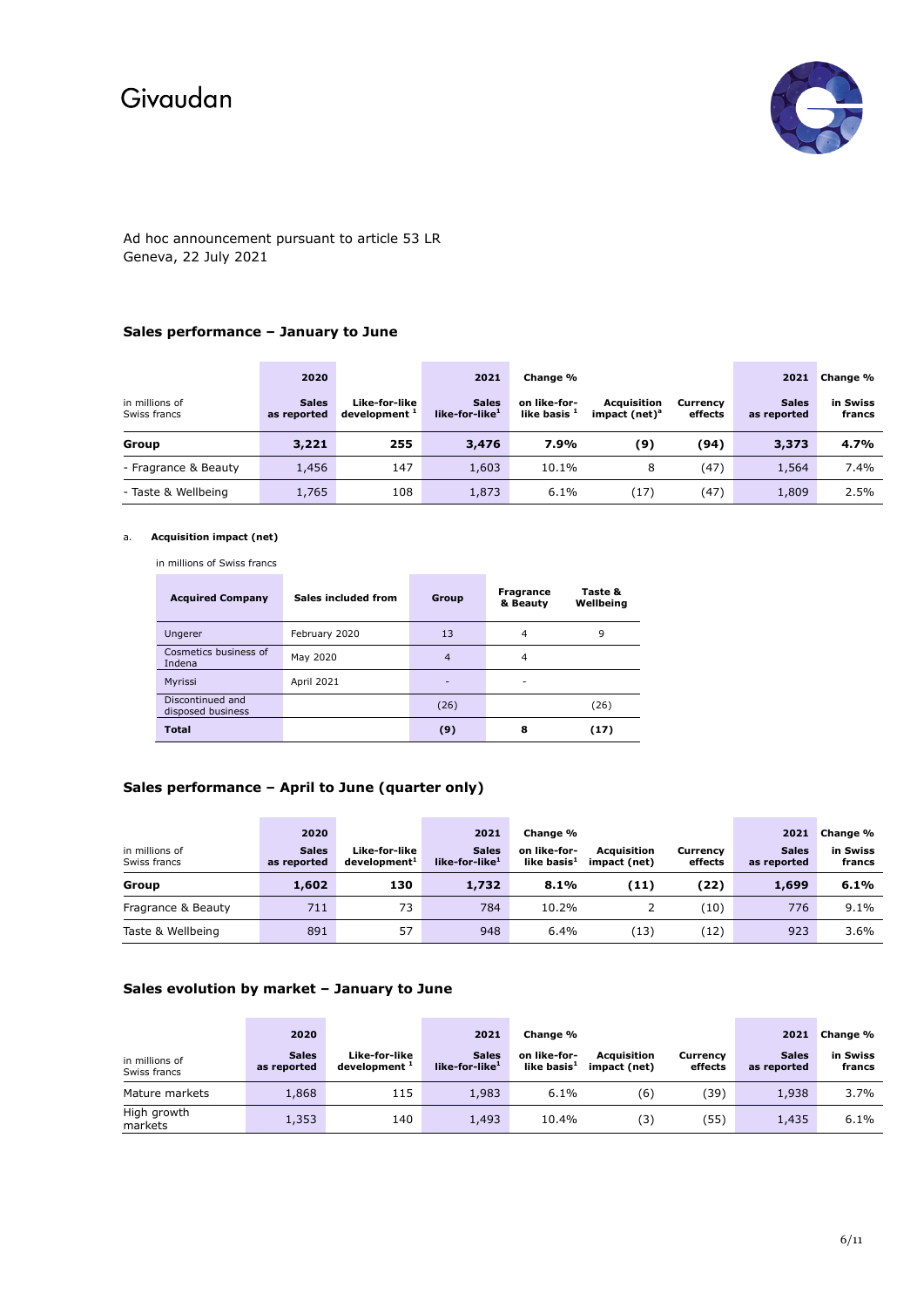

Ad hoc announcement pursuant to article 53 LR Geneva, 22 July 2021

### **Sales evolution by region – January to June**

| in millions of<br>Swiss francs | 2020<br><b>Sales</b><br>as reported | 2021<br><b>Sales</b><br>as reported | Change %<br>on like-for-like<br>basis <sup>1</sup> | Change %<br>in Swiss<br>francs |
|--------------------------------|-------------------------------------|-------------------------------------|----------------------------------------------------|--------------------------------|
| LATAM                          | 338                                 | 365                                 | 21.2%                                              | $8.0\%$                        |
| <b>APAC</b>                    | 816                                 | 851                                 | 6.3%                                               | 4.3%                           |
| <b>NOAM</b>                    | 901                                 | 924                                 | 7.5%                                               | 2.5%                           |
| EAME                           | 1,166                               | 1,233                               | 5.5%                                               | 5.7%                           |

### **Givaudan Fragrance & Beauty**

Fragrance & Beauty sales were CHF 1,564 million, an increase of 10.1% on a like-for-like basis and an increase of 7.4% in Swiss francs over 2020. This double-digit sales growth was mainly driven by the strong rebound of the Fine Fragrances and Active Beauty businesses, which were particularly impacted by the COVID-19 pandemic in the first half of 2020.

Total sales for Fragrance Compounds (Fine Fragrances and Consumer Products combined) increased by 9.4% on a like-for-like basis. In Swiss francs, sales of compounds increased to CHF 1,335 million from CHF 1,252 million in 2020.

Fine Fragrance sales increased by 34.5% on a like-for-like basis driven by a significant rebound on prestige fragrances and speciality retail. Particularly in the second quarter of 2021 the sales performance showed a very positive development, compared to a period in 2020 which experienced a strong reduction in demand as the COVID-19 pandemic severely restricted traditional retail channels in the major fine fragrance markets.

Consumer Products sales increased by 4.1% on a like-for-like basis, against a strong prior year comparable growth of 11.8%, which saw a strong demand for household, health and personal care products related to the onset of the COVID-19 pandemic. The growth in the first half of 2021 was driven by existing business and the contribution from new wins.

Sales of Fragrance Ingredients and Active Beauty delivered growth of 14.4% on a like-for-like basis against a slight decline of 0.1% reported in the first half of 2020.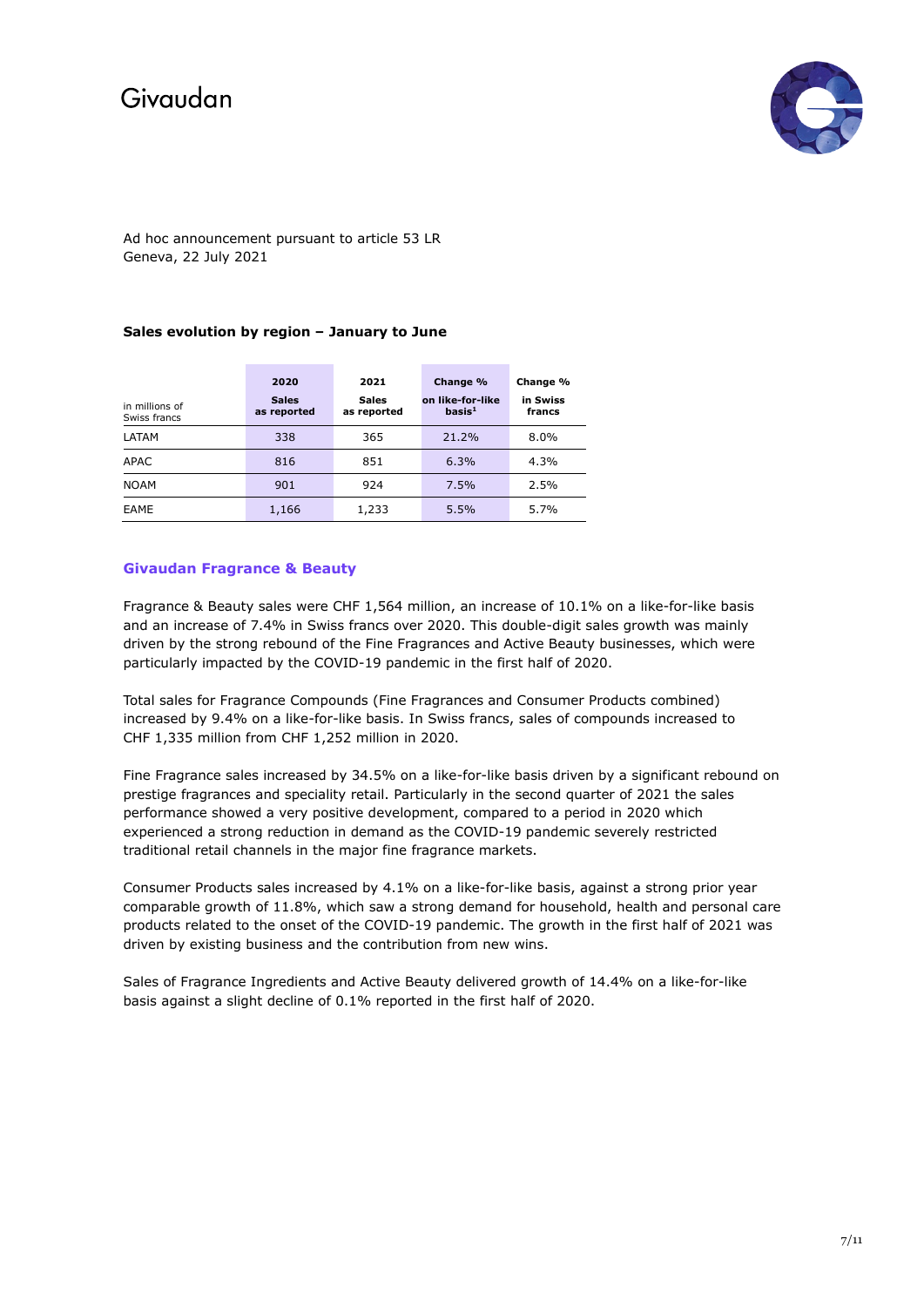

Ad hoc announcement pursuant to article 53 LR Geneva, 22 July 2021

The EBITDA of Fragrance & Beauty increased to CHF 375 million in 2021 compared to CHF 333 million for the first six months of 2020. The increase was mainly driven by higher sales and the contribution of the recent acquisitions in terms of growth and synergies. The EBITDA margin increased to 24.0% in 2021 from 22.9% in 2020. On a comparable basis the EBITDA margin of the Fragrance & Beauty was 24.2% in 2021 compared to 23.4% in 2020.

The operating income increased by 13.7% to CHF 301 million in 2021, versus CHF 264 million for the same period in 2020. The operating margin increased to 19.2% in 2021 from 18.2% in 2020.

### **Fine Fragrances**

Fine Fragrances sales increased by 34.5% on a like-for-like basis against the first half of 2020, where sales declined by 16.4% due to the impact of the COVID-19 pandemic. In the first six months of 2021 there was a strong rebound of the existing business across all customer groups. In addition, new business wins contributed to this strong performance bringing overall sales to levels above the pre-pandemic period.

All regions delivered strong double-digit sales growth. In the Western Europe region, the customers of prestige brands showed a very strong rebound after having suffered strongly from the COVID-19 pandemic, particularly in the first half of 2020. North America and high growth markets also recorded strong double-digit sales growth.

## **Consumer Products**

Consumer Products sales increased by 4.1% on a like-for-like basis against a strong prior year comparable growth of 11.8%, which was driven by an increased demand for household, health and personal care products related to the onset of the COVID-19 pandemic. The growth in the first half of 2021 was achieved in both high growth and mature markets and across all customer groups.

On a regional basis, Latin America reported double-digit growth driven by new wins. Asia recorded mid-single-digit growth, with strong double-digit growth in the Greater China region, driven by local and regional customers and spread across most product segments. Europe, Africa and the Middle East sales were almost flat versus a double-digit prior year comparable, led by international customers and growth in the African and Middle East sub-region. The sales increase in North America was supported by double-digit growth with local and regional customers.

On a product segment basis, the sales growth was led by Fabric Care followed by Personal Care and Home Care.

## **Fragrance Ingredients and Active Beauty**

Sales of Fragrance Ingredients and Active Beauty grew by 14.4% on a like-for-like basis, against a slight sales decline of 0.1% in the prior year. Active Beauty saw a very strong rebound in the first half of the year and reported strong double-digit growth in both high growth and mature markets. Fragrance Ingredients reported strong single-digit growth driven by key international and local and regional customers.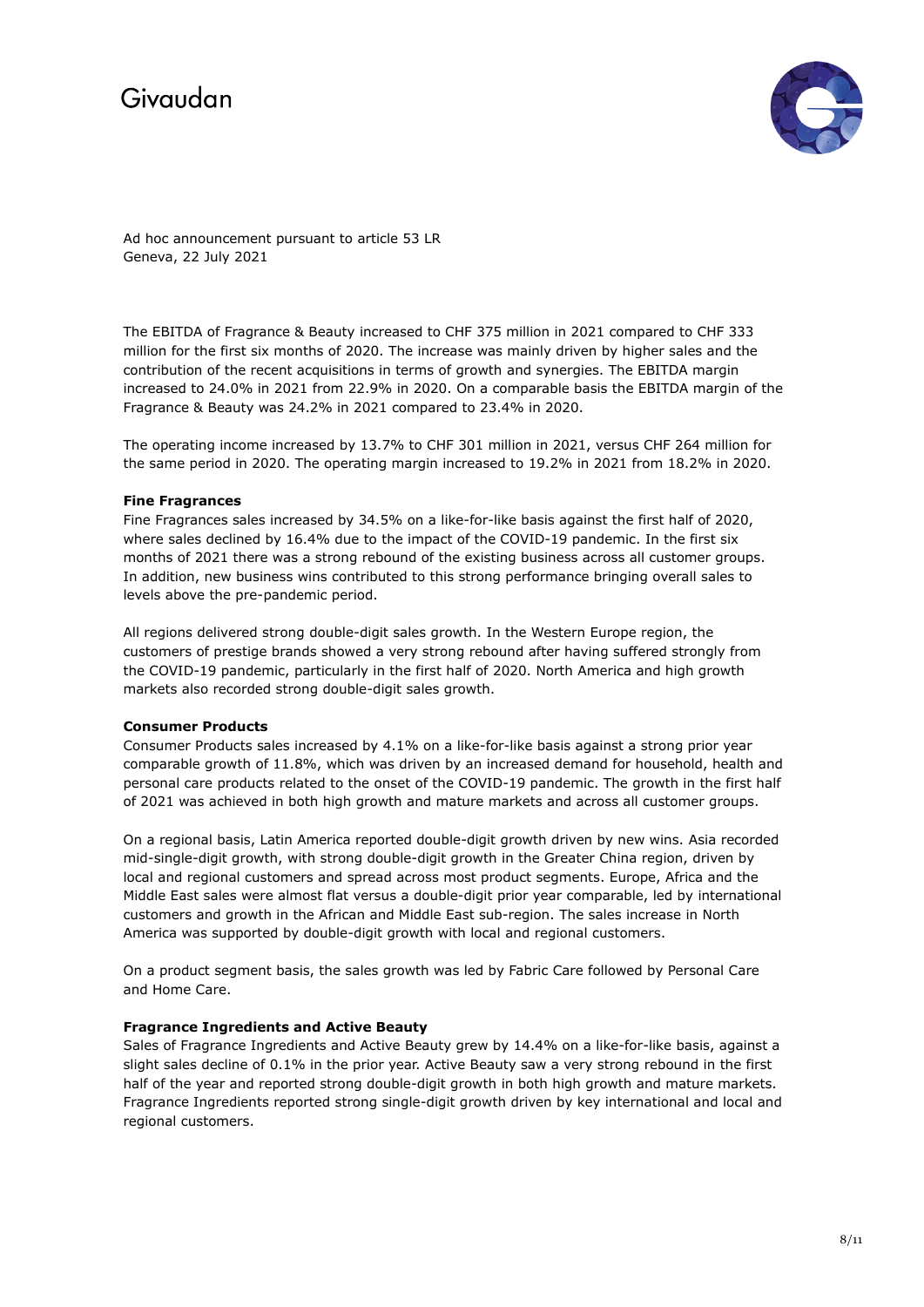

Ad hoc announcement pursuant to article 53 LR Geneva, 22 July 2021

## **Givaudan Taste & Wellbeing**

Taste & Wellbeing sales were CHF 1,809 million, an increase of 6.1% on a like-for-like basis and an increase of 2.5% in Swiss francs.

The strong sales performance was driven by new wins and good business momentum across all regions and mainly with local and regional customers. Whilst the sales performance was still affected by the impact of the COVID-19 pandemic across many countries, there were positive signs of recovery in certain markets where increased vaccination rates and progressive reopening resulted in higher demand for foodservice products, particularly in the second quarter of 2021.

In the key strategic focus areas, sales increased double-digit in plant-based proteins and high single-digit in health & wellness and Naturals.

From a segment perspective the positive sales performance was mainly driven by Beverages, Savoury and Snacks.

The EBITDA of Taste & Wellbeing increased to CHF 434 million from CHF 401 million in 2020, an increase of 8.4%, with continuing productivity gains and cost discipline contributing to the increase. The EBITDA margin increased to 24.0% in 2021, from 22.7% in 2020. On a comparable basis the EBITDA margin of Taste & Wellbeing was 24.3% in 2021 compared to 23.8% in 2020.

The operating income increased to CHF 312 million in 2021 from CHF 268 million in 2020, an increase of 16.7%. The operating margin increased to 17.3% in 2021 compared to 15.2% in 2020.

#### **Asia Pacific**

Sales in Asia Pacific increased by 5.1% on a like-for-like basis. In the high growth markets, China and Malaysia delivered strong double-digit performance, followed by solid single-digit growth in the Philippines and Vietnam, whilst Indonesia and Thailand were still impacted by the COVID-19 pandemic. In the mature markets, growth was driven by Australia, Korea and Singapore.

From a segment perspective the growth was mainly achieved in Beverages, Dairy, Sweet Goods and Savoury.

#### **South Asia, Africa and the Middle East (SAMEA)**

Sales in South Asia, Africa and the Middle East increased by 3.5% on a like-for-like basis. Doubledigit growth was achieved in India, Algeria and Nigeria, which was partially offset by South Africa, where there is still a heavy impact from the COVID-19 pandemic and the Middle East. The sales growth in the region was driven by the Beverages and Dairy segments.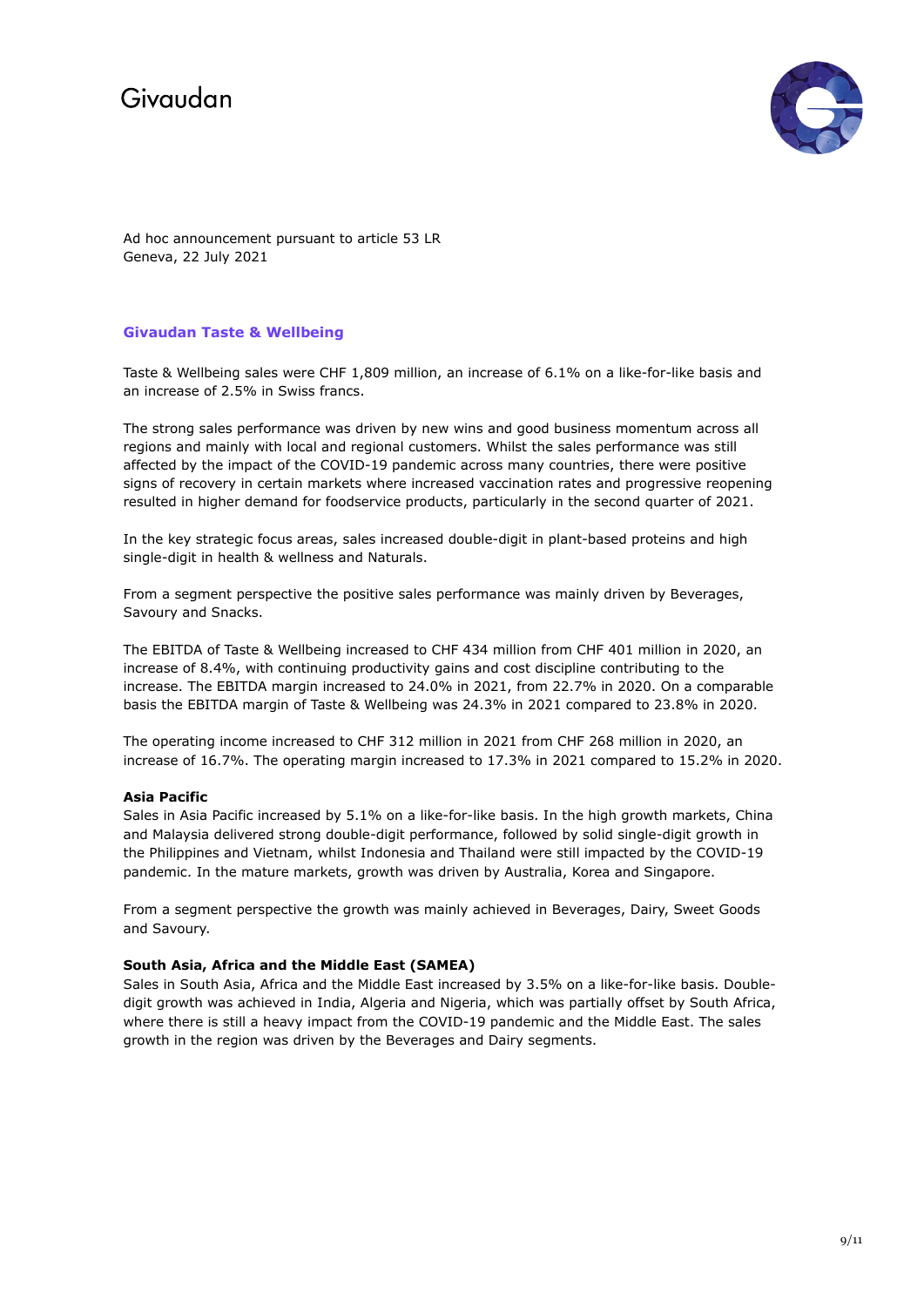



Ad hoc announcement pursuant to article 53 LR Geneva, 22 July 2021

## **Europe**

Sales in Europe increased by 1.7% on a like-for-like basis. The mature markets of Germany, Italy, Spain and Sweden all achieved good single-digit sales growth, whilst in the high growth markets there was excellent business momentum driven by double-digit growth in Russia and Poland. Throughout the first half of 2021 the region was still impacted by the restrictions related to the COVID-19 pandemic with some relaxation in those measures being seen only more recently in a number of countries. The growth was mainly achieved in the segments of Beverages, Savoury and Snacks.

### **North America**

On a like-for-like basis, sales in North America increased by 6.1% across all customer segments. The strong performance was a result of new wins, a rebound in Foodservice and the growth of existing business in Beverages, Immunity Products, Savoury, and Sweet Goods.

### **Latin America**

Sales in Latin America increased 23.4% on a like-for-like basis, led by strong double-digit volume growth in Mexico, Brazil, Columbia, Chile and Argentina, and across all segments.

The Group has aligned the reporting of the regional performance of Givaudan Taste & Wellbeing with changes in the management structure of the business, effective 1 January 2021. For information, the comparable growth for the first six months of 2020 for South Asia, Africa and the Middle East was 5.1% and for Europe 2.2% respectively.